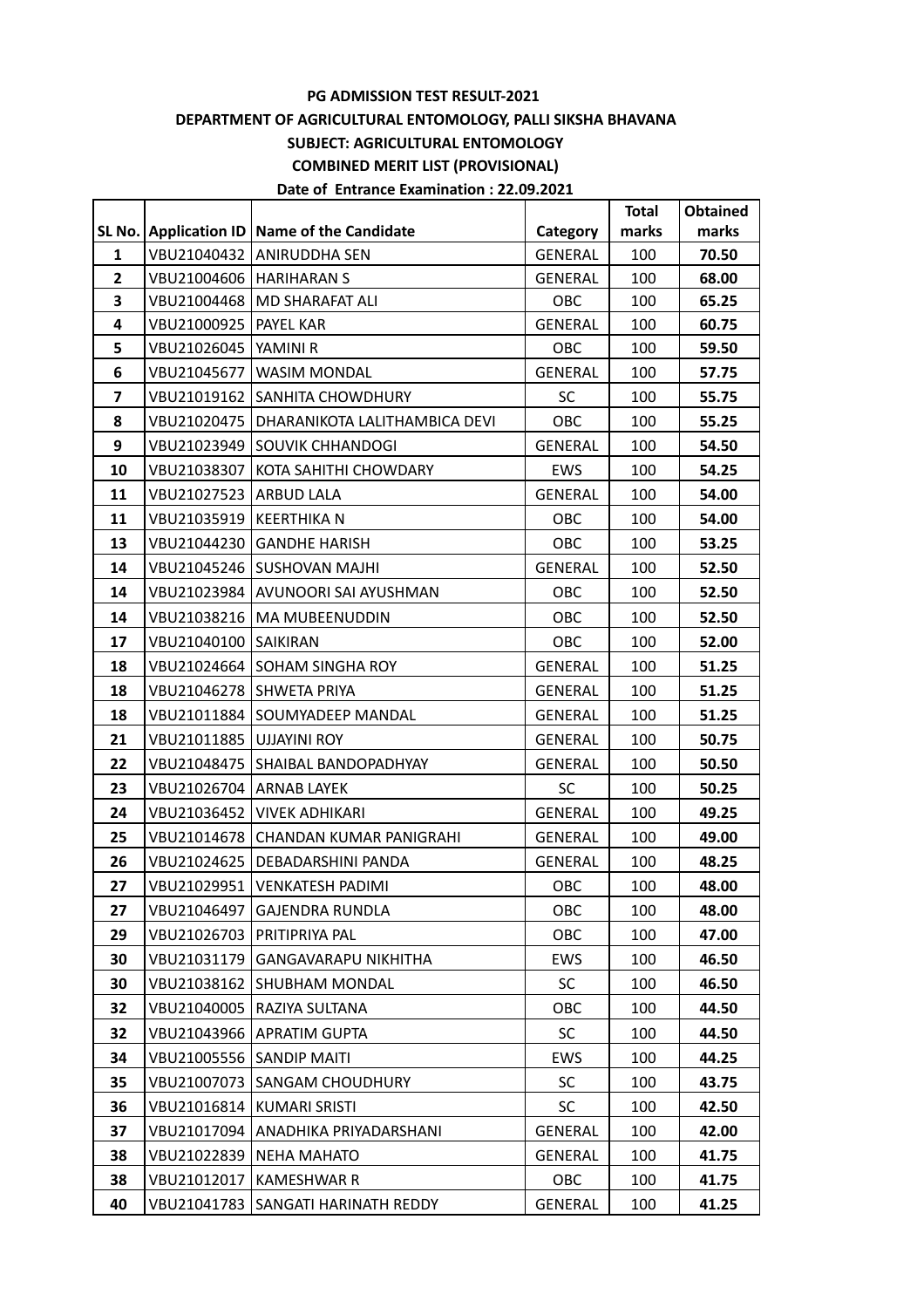## **PG ADMISSION TEST RESULT-2021 DEPARTMENT OF AGRICULTURAL ENTOMOLOGY, PALLI SIKSHA BHAVANA SUBJECT: AGRICULTURAL ENTOMOLOGY COMBINED MERIT LIST (PROVISIONAL) Date of Entrance Examination : 22.09.2021**

|    |                            |                                             |                | <b>Total</b> | <b>Obtained</b> |
|----|----------------------------|---------------------------------------------|----------------|--------------|-----------------|
|    |                            | SL No. Application ID Name of the Candidate | Category       | marks        | marks           |
| 41 | VBU21045900 AMIT PAUL      |                                             | OBC            | 100          | 41.00           |
| 41 | VBU21017164   ASMITA DAS   |                                             | SC.            | 100          | 41.00           |
| 43 |                            | VBU21011262   SAHELI MAHAJAN                | <b>GENERAL</b> | 100          | 40.25           |
| 44 |                            | VBU21031481   ELIKA PAVAN VENKATA KUMAR     | OBC            | 100          | 39.50           |
| 44 |                            | VBU21027830   PALAKSHI SARKAR               | <b>SC</b>      | 100          | 39.50           |
| 46 |                            | VBU21042224   TANMAY MODAK                  | <b>GENERAL</b> | 100          | 39.25           |
| 46 |                            | VBU21039524 SUBHASHREE SETHY                | SC.            | 100          | 39.25           |
| 48 |                            | VBU21001445   SIBUN KUMAR ROUT              | <b>GENERAL</b> | 100          | 39.00           |
| 49 |                            | VBU21039521 SANJEEV KUMAR MALLICK           | <b>SC</b>      | 100          | 38.75           |
| 50 |                            | VBU21020353   AASHIQ POON V S               | SC.            | 100          | 38.00           |
| 51 |                            | VBU21036689   SWETALIN GOUDA                | OBC            | 100          | 37.75           |
| 52 |                            | VBU21026250 GOURISANKAR ROUT                | <b>GENERAL</b> | 100          | 37.50           |
| 53 | VBU21046774   JIGYASA      |                                             | <b>GENERAL</b> | 100          | 37.25           |
| 54 | VBU21040634 ARCHITA DAS    |                                             | <b>SC</b>      | 100          | 37.00           |
| 54 |                            | VBU21022494 SHRADDHANJALI SINGH             | ST             | 100          | 37.00           |
| 56 |                            | VBU21014031   PALUKURU USHA                 | EWS            | 100          | 36.75           |
| 57 |                            | VBU21029717 UTPAL KUMAR                     | OBC            | 100          | 36.50           |
| 57 | VBU21035261   SONU BHARTI  |                                             | OBC            | 100          | 36.50           |
| 59 |                            | VBU21042094   DARSHANA BRAHMA               | ST             | 100          | 35.25           |
| 60 |                            | VBU21042979   RAKESH CHOUDHARY              | <b>GENERAL</b> | 100          | 35.00           |
| 60 | VBU21039992   SUDIPA DAS   |                                             | <b>SC</b>      | 100          | 35.00           |
| 62 | VBU21041107   ANSHU RAJ    |                                             | OBC            | 100          | 34.50           |
| 63 |                            | VBU21043210   SANSKRITI B MAURYA            | OBC            | 100          | 34.25           |
| 64 |                            | VBU21040963   OBAIDULLA KHAN                | <b>GENERAL</b> | 100          | 33.50           |
| 64 |                            | VBU21036097   POULOMI BARMAN                | <b>SC</b>      | 100          | 33.50           |
| 66 |                            | VBU21048041   ADHIRAJ MUKHERJEE             | <b>GENERAL</b> | 100          | 33.00           |
| 67 |                            | VBU21040687 ANANNYA DHAR                    | <b>EWS</b>     | 100          | 32.75           |
| 67 |                            | VBU21030422 SHAIK RESHMA                    | <b>GENERAL</b> | 100          | 32.75           |
| 69 |                            | VBU21000951 SHRAVAN CHANDRAVANSHI           | OBC            | 100          | 32.50           |
| 70 | VBU21027250                | SATHEESH KUMAR REDDY BIDUDURI               | <b>GENERAL</b> | 100          | 32.25           |
| 71 |                            | VBU21048427   RAUSHAN KUMAR                 | SC.            | 100          | 32.00           |
| 72 |                            | VBU21012753   AKASH KUMAR PADHEE            | <b>GENERAL</b> | 100          | 31.75           |
| 73 |                            | VBU21047270   NISHISMITA PARIDA             | <b>GENERAL</b> | 100          | 30.00           |
| 73 |                            | VBU21044469   NARAYAN CHANDRA PAUL          | OBC            | 100          | 30.00           |
| 75 |                            | VBU21026676   ISRARUL HAQ QURESHI           | OBC            | 100          | 29.00           |
| 76 |                            | VBU21044158   ALI ASSABA MOHAMMED SHAFI     | OBC            | 100          | 28.75           |
| 77 |                            | VBU21045271   AMAN KUMAR                    | <b>OBC</b>     | 100          | 28.00           |
| 78 |                            | VBU21021479   DIYYA RACHITHA                | OBC            | 100          | 27.50           |
| 78 | VBU21048417   JAYPAL YADAV |                                             | OBC            | 100          | 27.50           |
| 80 |                            | VBU21048456   KOPPOLU BHOOMIKA              | OBC            | 100          | 27.00           |